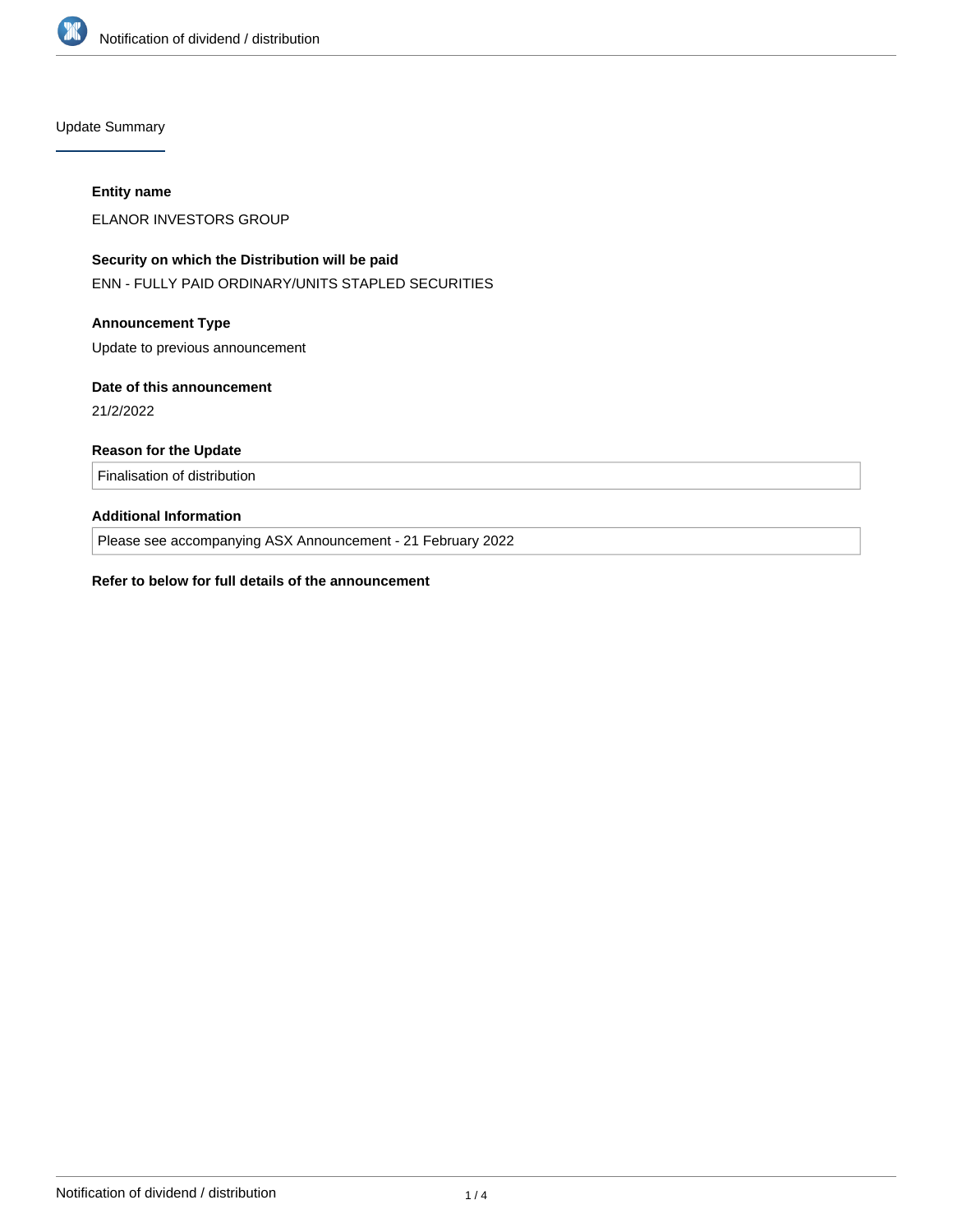

Announcement Details

Part 1 - Entity and announcement details

#### **1.1 Name of +Entity**

ELANOR INVESTORS GROUP

## **1.2 Registered Number Type** ABN

**Registration Number**

33169308187

**1.3 ASX issuer code**

ENN

#### **1.4 The announcement is**

Update/amendment to previous announcement

#### **1.4a Reason for update to a previous announcement**

Finalisation of distribution

#### **1.4b Date of previous announcement(s) to this update**

20/12/2021

#### **1.5 Date of this announcement**

21/2/2022

# **1.6 ASX +Security Code**

ENN

## **ASX +Security Description**

FULLY PAID ORDINARY/UNITS STAPLED SECURITIES

Part 2A - All dividends/distributions basic details

#### **2A.1 Type of dividend/distribution** Ordinary

#### **2A.2 The Dividend/distribution:**

relates to a period of six months

**2A.3 The dividend/distribution relates to the financial reporting or payment period ending ended/ending (date)** 31/12/2021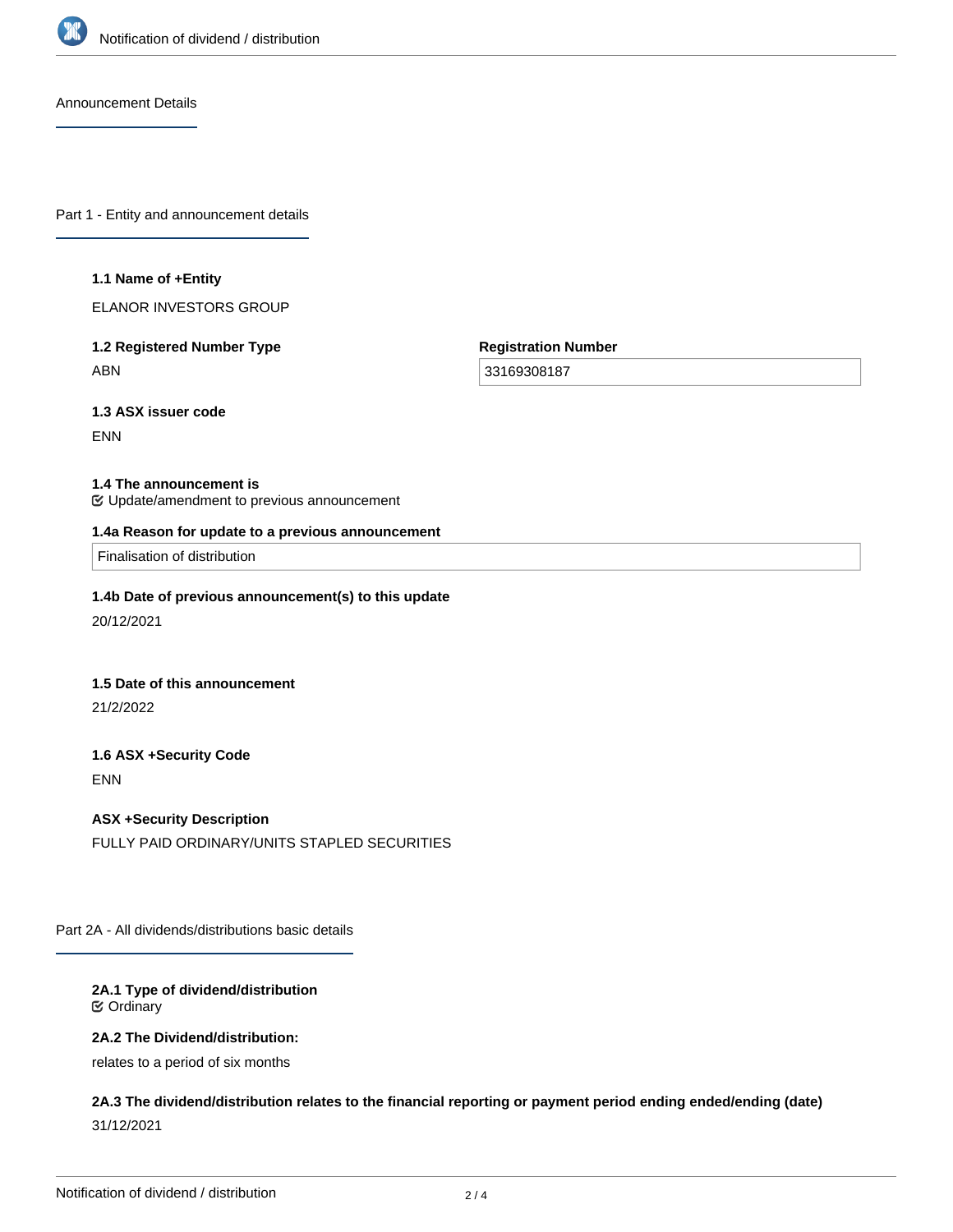

# **2A.4 +Record Date**

31/12/2021

## **2A.5 Ex Date**

30/12/2021

#### **2A.6 Payment Date**

28/2/2022

**2A.7 Are any of the below approvals required for the dividend/distribution before business day 0 of the timetable?**

- **Security holder approval**
- **Court approval**
- $\bullet$ **Lodgement of court order with +ASIC**
- **ACCC approval**  $\bullet$
- **FIRB approval**
- **Another approval/condition external to the entity required before business day 0 of the timetable for the**  $\bullet$ **dividend/distribution.**

No

**2A.8 Currency in which the dividend/distribution is made ("primary currency")**

AUD - Australian Dollar

**2A.9 Total dividend/distribution payment amount per +security (in primary currency) for all dividends/distributions notified in this form**

**Estimated or Actual?** Actual

AUD 0.09050000

**2A.10 Does the entity have arrangements relating to the currency in which the dividend/distribution is paid to securityholders that it wishes to disclose to the market?** No

**2A.11 Does the entity have a securities plan for dividends/distributions on this +security?** We have a Dividend/Distribution Reinvestment Plan (DRP)

**2A.11a If the +entity has a DRP, is the DRP applicable to this dividend/distribution?** No

**2A.12 Does the +entity have tax component information apart from franking?** No

Part 3A - Ordinary dividend/distribution

| 3A.1 Is the ordinary dividend/distribution estimated at | 3A.1a Ordinary dividend/distribution estimated amount |
|---------------------------------------------------------|-------------------------------------------------------|
| this time?                                              | per +security                                         |
| tiX No                                                  | AUD 0.08800000                                        |
| 3A.1a(i) Date that actual ordinary amount will be       | <b>Estimated or Actual?</b><br>M.                     |